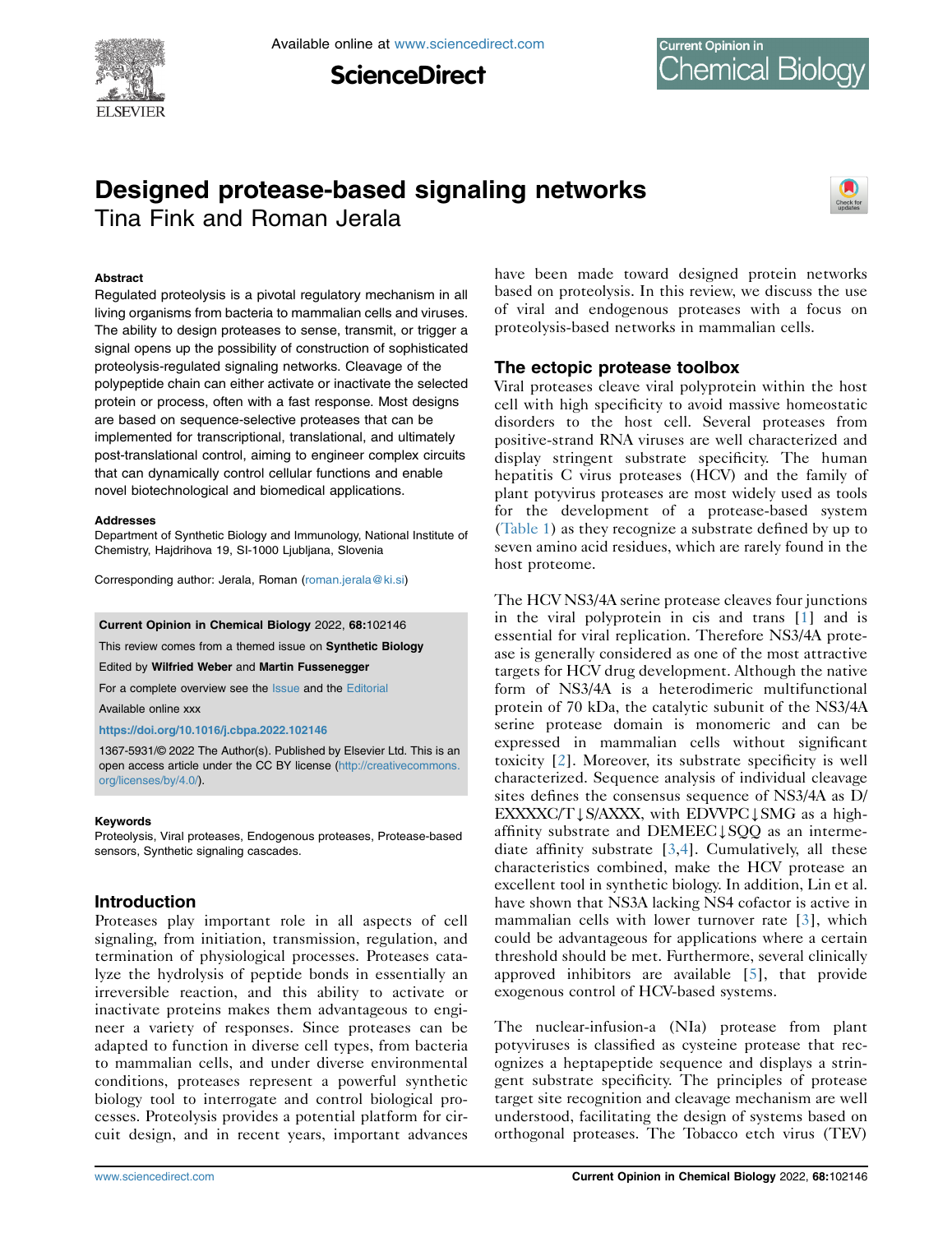#### <span id="page-1-0"></span>Table 1

#### List of viral proteases used in synthetic circuits.

| active version<br>substrate<br>substrate<br>Potyviral proteases<br><b>TEV</b><br>Yes<br><b>ENLYFQ/S</b><br>ENLYFQ/L; ENLYFQ/G<br><b>No</b><br>No <sup>a</sup><br>TEV E<br>Orthogonal protease<br><b>ENLYFE/S</b><br><b>No</b><br>No <sup>a</sup><br>TEV H<br>Orthogonal protease<br><b>ENLYFH/S</b><br><b>No</b><br>No <sup>a</sup><br><b>TEV EAV</b><br><b>ENLYFQ/S</b><br>ENLYFQ/L; ENLYFQ/G<br><b>No</b><br>$u$ TEV1 $\Delta$<br>Improved catalytic rate<br>No <sup>a</sup><br>ENLYFQ/L; ENLYFQ/G<br><b>ENLYFQ/S</b><br><b>No</b><br>$Ca2+-TEV$<br>Calcium-activated TEV<br><b>No</b><br><b>ENLYFQ/S</b><br>ENLYFQ/L; ENLYFQ/G<br><b>No</b><br>No <sup>a</sup><br>eTEV<br>Higher catalytic efficiency<br><b>ENLYFQ/S</b><br>ENLYFQ/L; ENLYFQ/G<br><b>No</b><br>erTEV<br>Active in secretory pathways<br>Yes<br><b>ENLYFQ/S</b><br>ENLYFQ/L; ENLYFQ/G<br><b>No</b><br><b>PPV</b><br>Yes<br>NVVVHQ/S<br><b>No</b><br><b>SbMV</b><br>Yes<br>ESVSLQ/S<br><b>No</b><br>erSbMV<br>ESVSLQ/S<br>Active in secretory pathways<br>Yes<br><b>No</b><br><b>SuMMV</b><br>Yes<br>EEIHLQ/S<br><b>No</b><br><b>TVMV</b><br>Yes<br>ETVRFQ/S<br>Yes<br><b>TUMV</b><br>Yes<br><b>ACVYHQ/S</b><br><b>No</b><br>Hepatitis C virus protease | $[13]$<br>$[7]$<br>$\vert 7 \vert$<br> 8 <br>[9]<br>$[22]$ |
|--------------------------------------------------------------------------------------------------------------------------------------------------------------------------------------------------------------------------------------------------------------------------------------------------------------------------------------------------------------------------------------------------------------------------------------------------------------------------------------------------------------------------------------------------------------------------------------------------------------------------------------------------------------------------------------------------------------------------------------------------------------------------------------------------------------------------------------------------------------------------------------------------------------------------------------------------------------------------------------------------------------------------------------------------------------------------------------------------------------------------------------------------------------------------------------------------------------------------|------------------------------------------------------------|
|                                                                                                                                                                                                                                                                                                                                                                                                                                                                                                                                                                                                                                                                                                                                                                                                                                                                                                                                                                                                                                                                                                                                                                                                                          |                                                            |
|                                                                                                                                                                                                                                                                                                                                                                                                                                                                                                                                                                                                                                                                                                                                                                                                                                                                                                                                                                                                                                                                                                                                                                                                                          |                                                            |
|                                                                                                                                                                                                                                                                                                                                                                                                                                                                                                                                                                                                                                                                                                                                                                                                                                                                                                                                                                                                                                                                                                                                                                                                                          |                                                            |
|                                                                                                                                                                                                                                                                                                                                                                                                                                                                                                                                                                                                                                                                                                                                                                                                                                                                                                                                                                                                                                                                                                                                                                                                                          |                                                            |
|                                                                                                                                                                                                                                                                                                                                                                                                                                                                                                                                                                                                                                                                                                                                                                                                                                                                                                                                                                                                                                                                                                                                                                                                                          |                                                            |
|                                                                                                                                                                                                                                                                                                                                                                                                                                                                                                                                                                                                                                                                                                                                                                                                                                                                                                                                                                                                                                                                                                                                                                                                                          |                                                            |
|                                                                                                                                                                                                                                                                                                                                                                                                                                                                                                                                                                                                                                                                                                                                                                                                                                                                                                                                                                                                                                                                                                                                                                                                                          |                                                            |
|                                                                                                                                                                                                                                                                                                                                                                                                                                                                                                                                                                                                                                                                                                                                                                                                                                                                                                                                                                                                                                                                                                                                                                                                                          |                                                            |
|                                                                                                                                                                                                                                                                                                                                                                                                                                                                                                                                                                                                                                                                                                                                                                                                                                                                                                                                                                                                                                                                                                                                                                                                                          | [8]                                                        |
|                                                                                                                                                                                                                                                                                                                                                                                                                                                                                                                                                                                                                                                                                                                                                                                                                                                                                                                                                                                                                                                                                                                                                                                                                          | [6]                                                        |
|                                                                                                                                                                                                                                                                                                                                                                                                                                                                                                                                                                                                                                                                                                                                                                                                                                                                                                                                                                                                                                                                                                                                                                                                                          | [17, 40]                                                   |
|                                                                                                                                                                                                                                                                                                                                                                                                                                                                                                                                                                                                                                                                                                                                                                                                                                                                                                                                                                                                                                                                                                                                                                                                                          | [17, 40]                                                   |
|                                                                                                                                                                                                                                                                                                                                                                                                                                                                                                                                                                                                                                                                                                                                                                                                                                                                                                                                                                                                                                                                                                                                                                                                                          | [40]                                                       |
|                                                                                                                                                                                                                                                                                                                                                                                                                                                                                                                                                                                                                                                                                                                                                                                                                                                                                                                                                                                                                                                                                                                                                                                                                          | [15, 17]                                                   |
|                                                                                                                                                                                                                                                                                                                                                                                                                                                                                                                                                                                                                                                                                                                                                                                                                                                                                                                                                                                                                                                                                                                                                                                                                          | $[15, 18, 34 - 36]$                                        |
|                                                                                                                                                                                                                                                                                                                                                                                                                                                                                                                                                                                                                                                                                                                                                                                                                                                                                                                                                                                                                                                                                                                                                                                                                          | $[15]$                                                     |
|                                                                                                                                                                                                                                                                                                                                                                                                                                                                                                                                                                                                                                                                                                                                                                                                                                                                                                                                                                                                                                                                                                                                                                                                                          |                                                            |
| <b>No</b><br><b>NS3/4A</b><br><b>EDVVPC/SM</b><br>DEMEED/SQ<br>Yes                                                                                                                                                                                                                                                                                                                                                                                                                                                                                                                                                                                                                                                                                                                                                                                                                                                                                                                                                                                                                                                                                                                                                       | $[45 - 50]$                                                |
| NS3/4A 54A Lower catalytic efficiency                                                                                                                                                                                                                                                                                                                                                                                                                                                                                                                                                                                                                                                                                                                                                                                                                                                                                                                                                                                                                                                                                                                                                                                    | $\left[3\right]$                                           |
| NS3A<br><b>No</b><br><b>EDVVPC/SM</b><br>DEMEED/SQ<br>Yes                                                                                                                                                                                                                                                                                                                                                                                                                                                                                                                                                                                                                                                                                                                                                                                                                                                                                                                                                                                                                                                                                                                                                                | $\left[3\right]$                                           |
| <b>NS3 54A</b><br>Lower catalytic efficiency                                                                                                                                                                                                                                                                                                                                                                                                                                                                                                                                                                                                                                                                                                                                                                                                                                                                                                                                                                                                                                                                                                                                                                             | $\left[3\right]$                                           |
| <b>HIV</b> protease                                                                                                                                                                                                                                                                                                                                                                                                                                                                                                                                                                                                                                                                                                                                                                                                                                                                                                                                                                                                                                                                                                                                                                                                      |                                                            |
| $HIV-1$<br><b>SQVSQNYPIVQNLQ</b><br>Yes                                                                                                                                                                                                                                                                                                                                                                                                                                                                                                                                                                                                                                                                                                                                                                                                                                                                                                                                                                                                                                                                                                                                                                                  |                                                            |
| SARS-CoV-2 proteases                                                                                                                                                                                                                                                                                                                                                                                                                                                                                                                                                                                                                                                                                                                                                                                                                                                                                                                                                                                                                                                                                                                                                                                                     |                                                            |
| <b>No</b><br>Mpro<br><b>TTVRLQSGFRKM</b><br>Yes                                                                                                                                                                                                                                                                                                                                                                                                                                                                                                                                                                                                                                                                                                                                                                                                                                                                                                                                                                                                                                                                                                                                                                          |                                                            |
| <b>No</b><br><b>IALKGGKIVNNW</b><br>Yes<br>PLpro                                                                                                                                                                                                                                                                                                                                                                                                                                                                                                                                                                                                                                                                                                                                                                                                                                                                                                                                                                                                                                                                                                                                                                         |                                                            |

<span id="page-1-1"></span>a Split version was not jet experimentally tested, but the same split site as used for unmodified TEV protease should work.

protease is the most characterized and widely used protease in biotechnology. The pervasive role of TEV protease in synthetic sensing and signaling is illustrated by numerous variants of TEV protease (e.g., TEV protease active in the secretory pathway [[6\]](#page-5-5); TEV protease variants with orthogonal cleavage sites [\[7](#page-5-6)]; variants with different catalytic activities [\[8](#page-6-0),[9](#page-6-1)]; self-cleaving and nonself-cleaving variants [[7](#page-5-6)]). These were used for target protein degradation  $[10]$  $[10]$ , sensing protein-protein interactions  $[11-13]$  $[11-13]$  $[11-13]$ , TEVp-based biosensors development [[14](#page-6-4)] and finally for the development of fully synthetic signaling pathways  $[15-18]$  $[15-18]$  $[15-18]$  $[15-18]$ . In addition to the TEV protease, several potyviral homologs with orthogonal cleavage sites have been characterized, including Plum pox virus protease (PPV) [[19](#page-6-6)], Soybean mosaic virus protease (SbMV) [\[20\]](#page-6-7), Sunflower mild mosaic virus protease (SuMMV) [[21](#page-6-8)], Turnip mosaic virus protease (TUMV) [\[15\]](#page-6-5), and Tobacco vein mottling protease (TMVM) [\[15](#page-6-5)[,16\]](#page-6-9). The development of split versions of several potyviral proteases provides an attractive method for regulating protease activity by selected signals [\[17\]](#page-6-10). By inserting a calcium-sensitive module into the exposed loop of the TEV protease an allosterically regulated TEV protease was developed that senses and responds to intracellular Ca influx [[22](#page-6-11)]. Because potyvirus genus is one of the largest among the

plant infecting RNA viruses [[23](#page-6-12)], the repertoire of orthogonal homologs can potentially be further expanded by elucidating their substrate specificity.

### Engagement of endogenous proteases

While the high specificity of viral proteases is perfectly suited for use in *in vitro* synthetic networks, the introduction of exogenous modules could sometimes be disadvantageous, especially with respect to therapeutic applications. More than 2% of human genome is encoded by proteases, indicating the importance of proteolysis in cell signaling. At the same time, however, the question arises as to how the endogenous proteases can be engaged or engineered with no, or minimal crosstalk to native protease-based signaling pathways. One option that introduces the desirable feature of tightly regulated activation of proteases is the development of small molecule- or light-controlled proteases, such as photoactivatable reassembly of caspase-7 [[24](#page-6-13)] or caspase-3 [\[25\]](#page-6-14). Despite the aforementioned challenges, synthetic intramembrane proteolysis receptors, synNotchtethering the  $ADAM10$  protease and  $\gamma$ -secretase, enable the generation of fully orthogonal circuits with designed inputs and outputs. ADAMs are a family of transmembrane metalloproteases that cleave transmembrane proteins at a juxtamembrane position to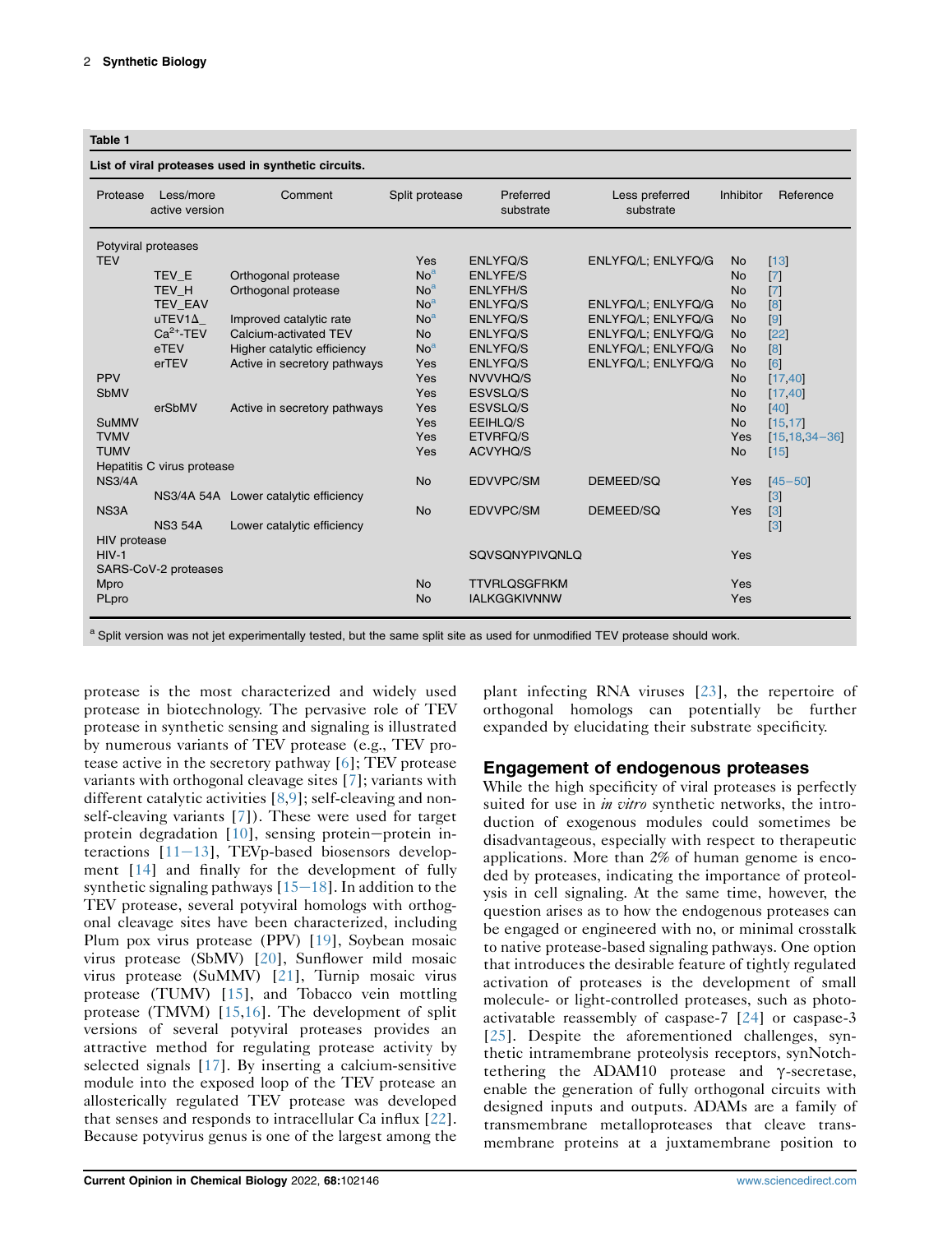release soluble ectodomains from the cell surface. In the Notch and synNotch pathway, y-secretases mediate cleavage of the remaining part in the inner leaflet of the Notch/synNotch-expressing cell membrane, and release the intracellular portion that function as transcription factor [[26](#page-6-19)]. Endogenous proteases also play an important role in degron-mediated regulation of proteins, however this involves an indirect, ubiquitination mediated engagement of protease [\[27](#page-6-20)].

### Protease-based sensing and signaling circuits

Most frequently reported protease-based sensors use the TEV protease as a signaling mediator and transcription factor as an output. This type of sensor architecture takes advantage of the transient interaction between the ligand and receptor, resulting in stable and long-lasting transcription of a reporter gene due to the irreversibility of the protease cleavage. Potyviral proteases have been used in several designs of proteasebased sensor networks [\(Figure 1](#page-2-0)). These include sensing of protein-protein interactions using split proteases (split TEV protease sensor connected to a GPCR sensor module) [\[14\]](#page-6-4) or with induced proximity of a protease and its cognate cleavage site (Tango [\[13\]](#page-6-15) and ChaCha [[11\]](#page-6-3) systems linked to GPCR sensor module or MESA [[12](#page-6-21),[28](#page-6-22)], as a fully synthetic receptor), and

<span id="page-2-0"></span>Figure 1



Proteolytically-regulated signaling networks: Proteasebased regulation frequently involves introduction of a specific protease substrate into the target protein, where the introduction of a peptide substrate does not interfere with the protein function, but results in activation or inactivation upon proteolytic cleavage. The usefulness of proteolysis to regulate transcription of the target gene was demonstrated by the insertion of TEV protease recognition sites into the TALE regulator. The TALE-TEVp regulator inhibits transcription initiation in the OFF state but promotes the originally repressed



Protease-based sensors. Several protease-based sensors have been developed. Split TEV, Tango, and ChaCha are linked to a GPCR sensor module, whereas MESA engaged fully synthetic receptor based on dimerizing VEGF scFv. In the split-TEV sensor, after binding of GPCR and β-arrestin, split-TEV is reconstituted, which cleaves and releases the TF (transcription factor). In the Tango system, the protease is fused to  $\beta$ -arrestin and the TF is linked to the GPCR via a TEV-cleavable linker. In contrast, in the ChaCha system, the protease is fused to the GPCR and the cleavable TF to  $\beta$ -arrestin, reducing leakiness. MESA system consists of a synthetic sensing module based on scFV, with one scFV linked to the protease and the second to the cleavable TF. Receptor dimerization induced by ligand binding brings the protease and cleavable TF into close proximity, allowing cleavage and release of the TF.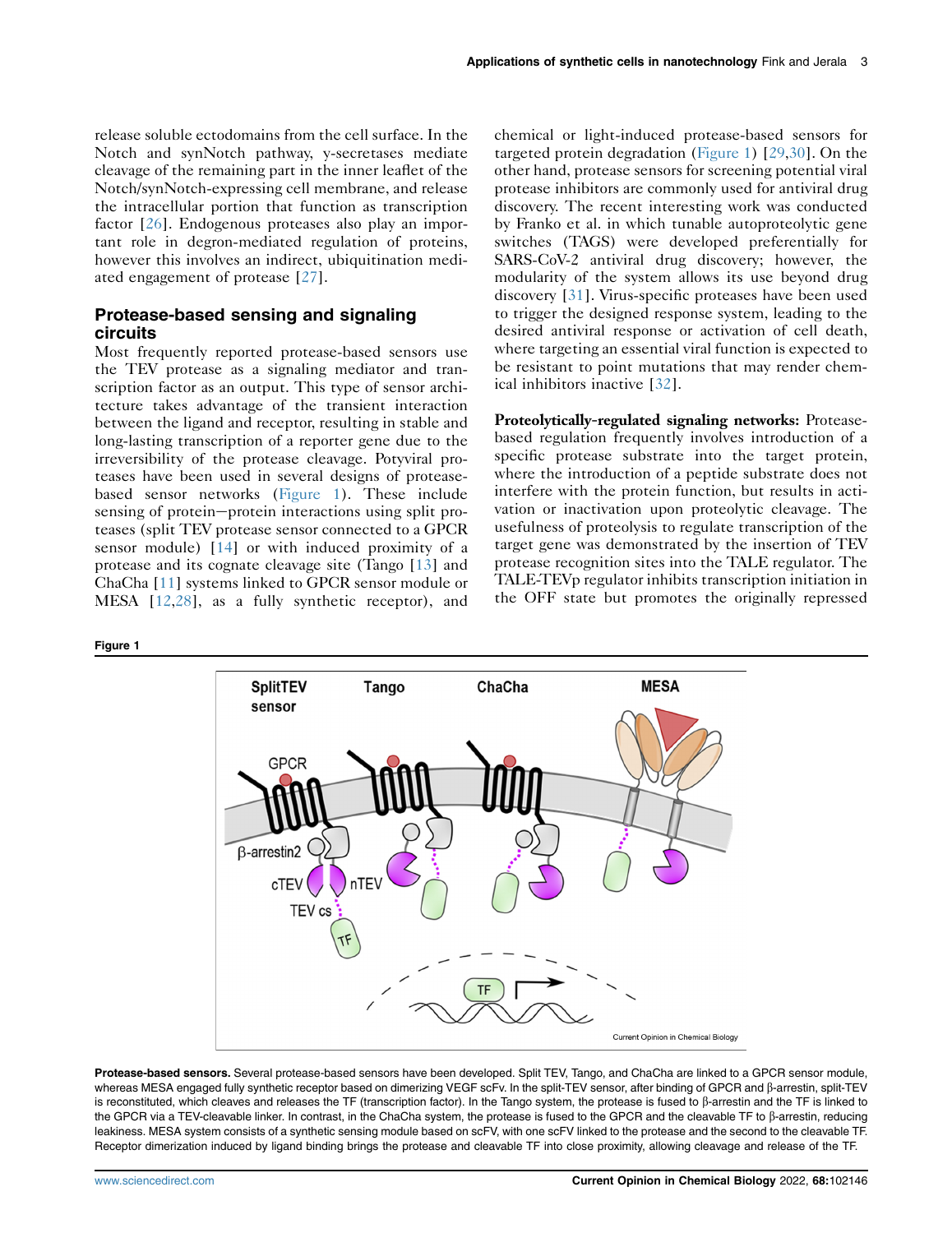target gene after TEVp-mediated proteolysis. Engineered TALE-TEVp system allows both repression and induction of gene expression [[33](#page-6-27)]. One of the earliest examples of posttranscriptional synthetic circuits based on proteolysis relies on proteolysis-responsive RNA binding proteins (RBPs) [[18\]](#page-6-17). Here, the protease cleavage site was introduced into the archaeal RBP L7Ae RBP, which binds the K-turn motif of the RNA C/ D box. When bound to its target, it behaves similarly to wt L7A and acts as a repressor, by binding to the  $5^{\prime} \mathrm{UTR}$ K-turn. However, when the protease is present, L7Ae undergoes proteolysis, preventing its binding to the 5'UTR ([Figure 2](#page-3-0)b). By expanding the toolbox of proteolysis-responsive RBPs and adopting HCV and various potyviral proteases, a multilayered cascade was developed. Furthermore, a three-stage cascade was demonstrated in which the input protease controls a second protease that further transduces and amplifies the signal by cleaving the proteolysis-responsive RBP [\(Figure 2](#page-3-0)e). In such setting, the activation of the said protease represses translation of the reporter [[18](#page-6-17)]. Circuits that combine posttranscriptional and posttranslational control, benefit from the simplicity and the ability to fine-tune the RNA sequence-targeting design and also the kinetics and specificity of the proteolysis.

In a system termed CHOMP (circuits of hacked orthogonal modular proteases), degrons and protease cleavage sites were fused to target proteins [\[16\]](#page-6-9). This enabled the removal or exposure of a degron sequence by proteolysis, resulting in degradation or stabilization of a target protein. In order to design complex circuits, protease-regulated protease was developed, which enables the construction of multilayer circuits. Boolean logic gates were engineered using leucine zipperregulated TEV and HCV protease as binary inputs by their inclusion or exclusion in transfection. Design and functionality of a bandpass filter and adaptive pulse circuits were demonstrated using chemically regulated TEV and TVMV or HCV protease, encoded in a single DNA transcript. Finally, the utility and composability of proteolysis-based protein networks were demonstrated by a circuit that triggers cell death in response to Ras oncogene expression ([Figure 2](#page-3-0)c) [\[16\]](#page-6-9).

An important merit of proteolysis-based circuits regulated at the posttranslational level is their ability to respond rapidly, particularly in comparison to the transcriptional regulation. This has been demonstrated in a system termed split-cleavable orthogonal coiledcoil logic (SPOC logic) [[17\]](#page-6-10). To develop the SPOC logic system, the toolbox of proteolysis-responsive coiled-coil (CC) elements and orthogonal split proteases was first developed to enable efficient proteolysis-based signal processing. The interaction modules consist of proteolysis-responsive autoinhibitory CC pairs and cleavage sites for orthogonal split proteases at different positions within the CC modules. This architecture enabled the construction of all binary Boolean logic gates in mammalian cells

<span id="page-3-0"></span>Figure 2



Protease-based synthetic circuits. a) Protease activity serves as an input to designed signaling networks whose outputs can be protein degradation, reconstitution, activation, inactivation or translocation. b) In RNA-based protease circuits, a protease cleaves an engineered RBP, which blocks translation when bound to the 5'UTR (RBP, RNA binding protein; GOI, gene of interest). **c)** An example of a CHOMP circuit enabling conditional activation of caspase3 in Ras-activating cells. SOS-activated Ras binds to the RBD and reconstitutes TEV protease, which in turn activates the caspase 3. TVMV protease inhibits a TEV protease and detaches caspase from the membrane thus enhancing the selectively (Casp-3, caspase3; RBP, Ras binding protein). d) An inducible AND gate in a SPOC logic system. Addition of rapamycin and abscisic acid reconstitutes the split TEV and PPV protease, respectively, which cleaves the inhibitory coil, allowing dimerization of the target coils and reconstitution of the split protein. e) Multilayer protease cascade. In all three examples of protease-based networks multilayer cascade was demonstrated in mammalian cells. Here, the input protease regulates the first protease, which serves as an input to the next layer of the protease-regulated protease, and the last protease regulates the output.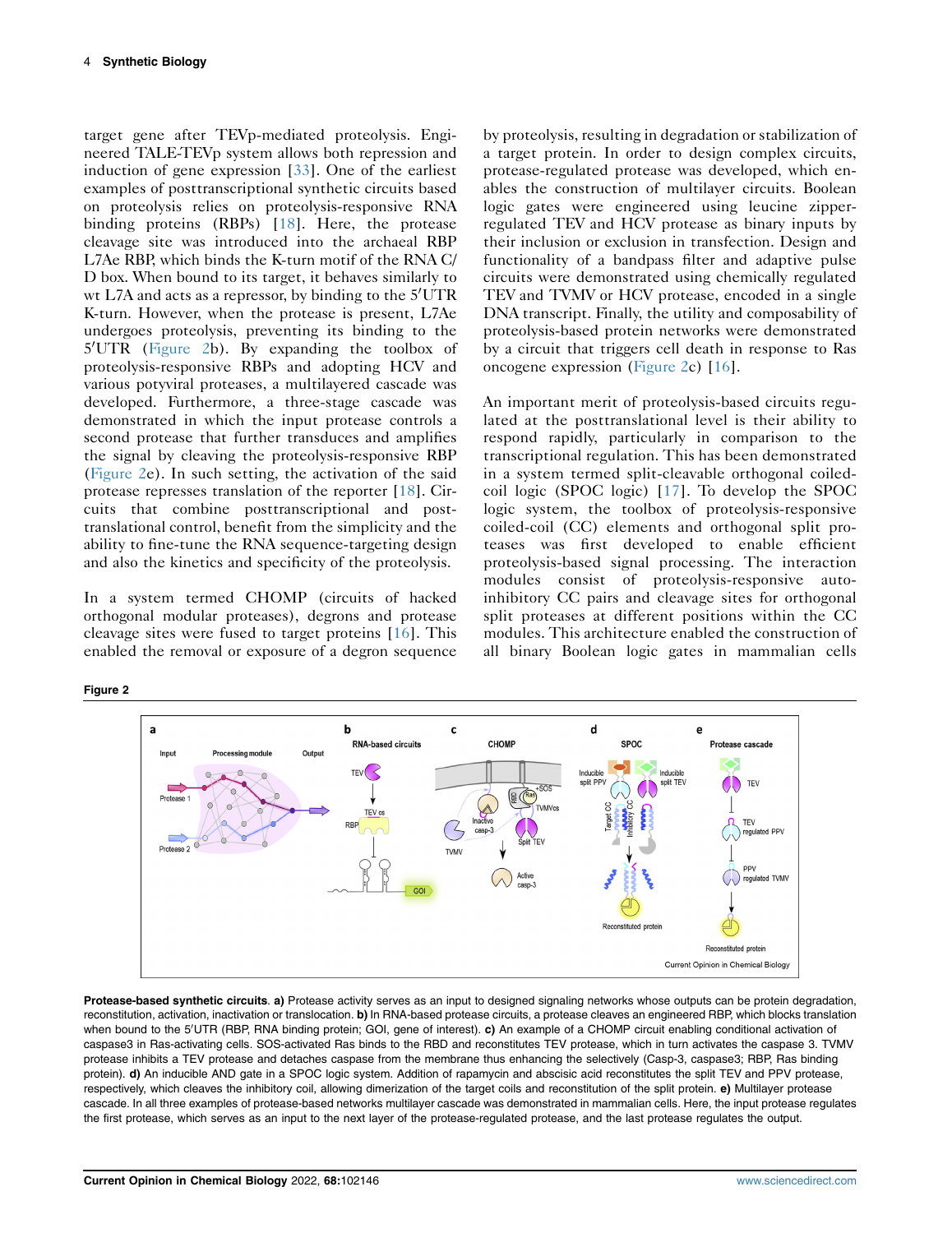[\(Figure 2](#page-3-0)d). By linking the toolbox of proteolysisdependent split potyviral proteases and proteolysisresponsive CC, multilayer cascades can be constructed. In this case, the chemically regulated split protease provides an input for the second protease-based logic layer. When the proteolysis-responsive autoinhibited CC was connected to a protease regulated by an orthogonal input protease, a proteolytic cascade was formed. Following the principle of high orthogonality, an inducible double-negation cascade with three potyviral proteases was demonstrated.

Another strategy to regulate proteolysis and design signaling networks is the release of a peptide inhibitor, genetically fused to the protease  $[34]$  $[34]$  $[34]$  [-] [[36](#page-6-18)]. Peptide inhibitors have been ingeniously designed based on the peptide product of TVMV or HCV protease. Combinations of autoinhibited proteases have been combined with binding domains or protease substrate peptides to integrate them into the amplification or signaling network [\[34,](#page-6-18)[36\]](#page-6-28) or into ultrasensitive sensors [\[35\]](#page-6-29). By linking autoinhibited protease and a peptide-regulated allosteric switch based on calmodulin, an artificial proteolytic system was developed [[37,](#page-6-30)[38\]](#page-6-31). Here, the input autoinhibited protease uncage a signaling peptide, which in turn regulates the activity of target protein.

Protease networks for protein translocation: Two articles, have described a mechanism of synthetic proteolysis-driven protein secretion system. Both

systems rely on the release of proteins from the endoplasmic reticulum (ER) triggered by the proteolytic cleavage of the ER retention signal. In the first system, termed RELEASE (retained endoplasmic cleavable secretion), an oncogenic RAS-sensing circuits were demonstrated [\[39](#page-6-32)]. A similar system was called membER by Praznik et al. [[40\]](#page-6-16), who went a step further and also developed a second system, termed lumER, which is based on the engineered split proteases (TEVp, SbMVp and PPVp), that can be activated within the ER. In addition to the regulated protein secretion this system can also be used for the regulated fast translocation of protein receptors to the plasma membrane, demonstrated on the regulation of the CAR T cell responsiveness ([Figure 3](#page-4-0)a).

Rewiring cancer signaling with proteolysis as an underlying mechanism: A synthetic signaling pathway named RASER (rewiring of aberrant signaling to effector release) was built to specifically sense an oncogenic input signal and rewire it into a therapeutic output [\[3\]](#page-5-2). Here, the HCV protease was fused to the phosphotyrosine-binding (PTB) domain to sense the oncogenic activity of Erb, and a cleavable membranetethered cargo domain was fused to SH2. Oncogenic hyperphosphorylated Erb cells recruit the cargo domain and HCV protease via PTB and SH2 interactions. The close proximity of the cleavable cargo domain and HCV protease resulted in enhanced proteolysis and release of the therapeutic cargo from the plasma membrane. To



Protease-based sensing-actuation. a) In the lumER systems, the protein of interest is retained in the lumen of the ER by fusion of the TEV proteasecleavable ER retention signal KDEL. After cleavage of the retention signal by the erTEV protease, the protein is secreted. In the membER and RELEASE system, the membrane protein is retained at the ER membrane via cleavable retention signal KKYL. When the cytosolic TEV protease cleaves the retention signal, the protein is translocated to the plasma membrane. b) The RASER system rewires the ErbB-cancer signaling pathway. In response to hyper-phosphorylated ErbB, the HCV protease and cleavable effector are recruited to the receptor, resulting in cleavage of the effector. The effector can be either a TF to activate the target gene or a proapoptotic Bid to induce cell death. c) Synthetic Notch receptors recognize membrane-bound antigens. Upon engagement with the antigen, the endogenous ADAM protease and y-secretase cleave at the juxtamembrane position and release the transcription factor. In the AND gate synNotch, released TF drives transcription of CAR that sense and respond to the second antigen.

<span id="page-4-0"></span>Figure 3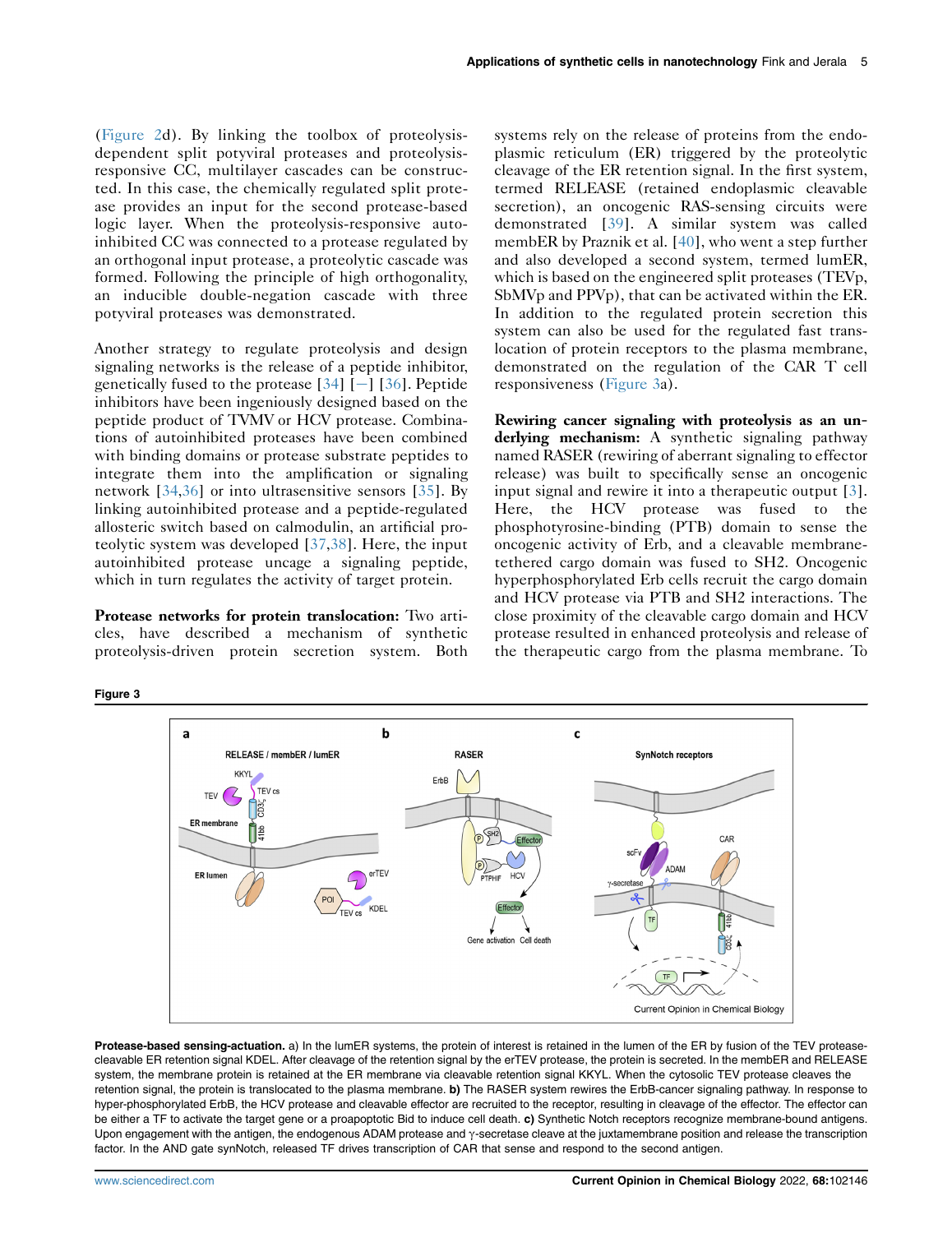reduce the background protein release and achieve a more stringent differentiation between cancer and normal cells, the HCV module was further engineered to reduce the protease activity through protease degradation [\(Figure 3](#page-4-0)b). In addition, the RASER system linked to transcription factors and dCas9, enabled the activation of endogenous genes of choice leading to a variety of programmable biological outcomes [[3](#page-5-2)].

Perhaps the most applicable example of signal transduction regulated by proteolysis is the development of Notch receptors [\[26\]](#page-6-19). In the synthetic Notch receptors both the extracellular and intracellular modules are replaced by tailored sensing and response modules, while only the proteolytically responsive transmembrane domain remains the same as in the native Notch receptor [\[26\]](#page-6-19). This modular design opens up a broad spectrum of user-specific cell signaling. Since their inception, synNotch receptors have proven to be a valuable tool for numerous applications, particularly in cancer immunotherapy [\[41\]](#page-6-33). A synNotch-based threeantigen gate AND, consisting of three synNotch receptors targeting three cancer cell-specific antigens, enables precise recognition and selectivity of cancer cells ([Figure 3c](#page-4-0)) [\[42](#page-6-34)]. Recently, a two-step positive feedback loop was developed to distinguish cancer cells from normal cells, on basis of antigen density. Here, the high-density filter based on the low-affinity synNotch receptor triggers transcription of high-affinity CAR only when the antigen availability threshold, specific for tumor cells, is exceeded [\[43\]](#page-7-1).

# Conclusions and future perspectives

The ability to reprogram mammalian cells with a tight control provides a powerful tool to engineer cellular functions ranging from diagnostic, to therapeutic applications. Proteases implemented in mammalian cells enable the construction of sophisticated cellular networks. Since the target, recognition and cleavage mechanisms of viral proteases are well understood, and in addition, several viral proteases exhibit strong sequence specificity and orthogonality, the fulfillment of these requirements is already built in. The toolbox of available viral proteases has expanded greatly in recent years. Versions of proteases with lower and higher turnover rates, or more and less preferred substrates, allow not only tight control, but also fine-tuning of the response rate. In addition to the development of synthetic signaling cascades *in vivo* in various organisms, proteases represent an attractive tool for the development of *in vitro* proteolytic devices, such as an example of *in vitro* molecular network using protease-activatable scaffold proteins as building blocks [\[35](#page-6-29)[,44\]](#page-7-2).

Given that proteolysis is essentially an irreversible reaction, tight regulation of selectivity and specificity are the major challenges in using endogenous proteases. Several examples of light- and chemically-inducible The modular design of many of the discussed systems enables further development and a combinatorial design to construct advanced logic gates. This is useful for incorporation of safety switches (e.g., combining two MESA systems, where one signal leads to a transcriptional activator while the second releases a transcriptional repressor) or for linking the synNotch receptor to the CAR-membER system, creating an AND gate for the increased precision of tumor recognition. Looking ahead, the integration of computational and experimental methods may facilitate the development of new types of cell regulation implemented to cell surface receptors with an aim to construct cell devices for various diagnostic and therapeutic applications.

# Declaration of competing interest

The authors declare that they have no known competing financial interests or personal relationships that could have appeared to influence the work reported in this paper.

# Acknowledgements

This work was funded by Slovenian Research Agency (P4-0176, Z4-2657, N<sub>4</sub>-0080, J<sub>1</sub>-9173).

### References

Papers of particular interest, published within the period of review, have been highlighted as:

- \* of special interest \*\* of outstanding interest
- <span id="page-5-0"></span>1. [Bartenschlager R, Ahlborn-Laake L, Mous J, Jacobsen H:](http://refhub.elsevier.com/S1367-5931(22)00031-X/sref1) [Nonstructural protein 3 of the hepatitis C virus encodes a](http://refhub.elsevier.com/S1367-5931(22)00031-X/sref1) [serine-type proteinase required for cleavage at the NS3/4 and](http://refhub.elsevier.com/S1367-5931(22)00031-X/sref1) [NS4/5 junctions](http://refhub.elsevier.com/S1367-5931(22)00031-X/sref1). J Virol 1993, 67:3835–3844.
- <span id="page-5-1"></span>Simeonov A: [A drug-controllable tag for visualizing newly](http://refhub.elsevier.com/S1367-5931(22)00031-X/sref2) [synthesized proteins in cells and whole animals](http://refhub.elsevier.com/S1367-5931(22)00031-X/sref2). Assay Drug [Dev Technol](http://refhub.elsevier.com/S1367-5931(22)00031-X/sref2) 2008, 6:318–319.
- <span id="page-5-2"></span>3 \* . [Chung HK, Zou X, Bajar BT, Brand VR, Huo Y, Alcudia JF,](http://refhub.elsevier.com/S1367-5931(22)00031-X/sref3) Ferrell JE, Lin MZ: [A compact synthetic pathway rewires cancer](http://refhub.elsevier.com/S1367-5931(22)00031-X/sref3) [signaling to therapeutic effector release](http://refhub.elsevier.com/S1367-5931(22)00031-X/sref3). Science 2019, 364.

RASER integrates oncogenic ErbB activity to detect cancer and trigger a therapeutic program.

- <span id="page-5-3"></span>[Jacobs CL, Badiee RK, Lin MZ:](http://refhub.elsevier.com/S1367-5931(22)00031-X/sref4) StaPLs: versatile genetically [encoded modules for engineering drug-inducible proteins](http://refhub.elsevier.com/S1367-5931(22)00031-X/sref4). Nat Methods 2018, 15:523–[526. 2018, 15.](http://refhub.elsevier.com/S1367-5931(22)00031-X/sref4)
- <span id="page-5-4"></span>5. [Chatel-Chaix L, Baril M, Lamarre D:](http://refhub.elsevier.com/S1367-5931(22)00031-X/sref5) Hepatitis C virus NS3/4A [protease inhibitors: a light at the end of the tunnel](http://refhub.elsevier.com/S1367-5931(22)00031-X/sref5). Viruses [2010,](http://refhub.elsevier.com/S1367-5931(22)00031-X/sref5) 2:1752.
- <span id="page-5-5"></span>6. [Cesaratto F, López-Requena A, Burrone OR, Petris G:](http://refhub.elsevier.com/S1367-5931(22)00031-X/sref6) Engi[neered tobacco etch virus \(TEV\) protease active in the](http://refhub.elsevier.com/S1367-5931(22)00031-X/sref6) [secretory pathway of mammalian cells](http://refhub.elsevier.com/S1367-5931(22)00031-X/sref6). J Biotechnol 2015, 212: [159](http://refhub.elsevier.com/S1367-5931(22)00031-X/sref6)–166.
- <span id="page-5-6"></span>7. [Yi L, Gebhard MC, Li Q, Taft JM, Georgiou G, Iverson BL:](http://refhub.elsevier.com/S1367-5931(22)00031-X/sref7) En[gineering of TEV protease variants by yeast ER sequestration](http://refhub.elsevier.com/S1367-5931(22)00031-X/sref7)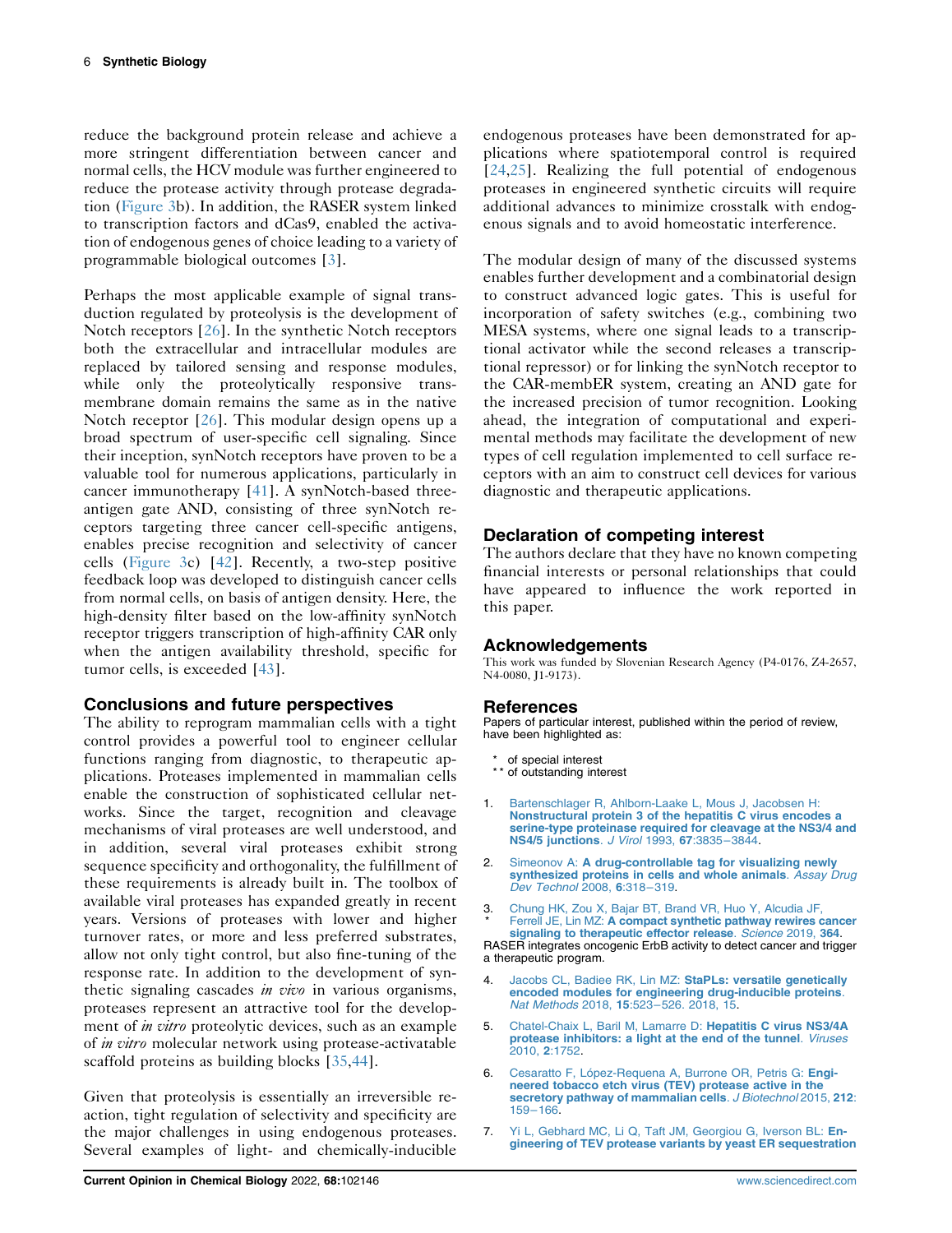[screening \(YESS\) of combinatorial libraries](http://refhub.elsevier.com/S1367-5931(22)00031-X/sref7). Proc Natl Acad [Sci U S A](http://refhub.elsevier.com/S1367-5931(22)00031-X/sref7) 2013, 110:7229–7234.

- <span id="page-6-0"></span>8. [Denard CA, Paresi C, Yaghi R, McGinnis N, Bennett Z, Yi L,](http://refhub.elsevier.com/S1367-5931(22)00031-X/sref8)<br>Georgiou G, Iverson BL: [YESS 2.0, a tunable platform for](http://refhub.elsevier.com/S1367-5931(22)00031-X/sref8) [enzyme evolution, yields highly active TEV protease variants](http://refhub.elsevier.com/S1367-5931(22)00031-X/sref8). [ACS Synth Biol](http://refhub.elsevier.com/S1367-5931(22)00031-X/sref8) 2021, 10:63–71.
- <span id="page-6-1"></span>9. Sanchez MI, Ting AY: [Directed evolution improves the cata](http://refhub.elsevier.com/S1367-5931(22)00031-X/sref9)[lytic efficiency of TEV protease](http://refhub.elsevier.com/S1367-5931(22)00031-X/sref9). Nat Methods 2020, 17: [167](http://refhub.elsevier.com/S1367-5931(22)00031-X/sref9)–174.
- <span id="page-6-2"></span>10. [Lebraud H, Wright DJ, Johnson CN, Heightman TD:](http://refhub.elsevier.com/S1367-5931(22)00031-X/sref10) Protein [degradation by in-cell self-assembly of proteolysis targeting](http://refhub.elsevier.com/S1367-5931(22)00031-X/sref10) chimeras. [ACS Cent Sci](http://refhub.elsevier.com/S1367-5931(22)00031-X/sref10) 2016, 2:927–934.
- <span id="page-6-3"></span>11. [Kipniss NH, Dingal PCDP, Abbott TR, Gao Y, Wang H,](http://refhub.elsevier.com/S1367-5931(22)00031-X/sref11) [Dominguez AA, Labanieh L, Qi LS:](http://refhub.elsevier.com/S1367-5931(22)00031-X/sref11) Engineering cell sensing [and responses using a GPCR-coupled CRISPR-Cas system](http://refhub.elsevier.com/S1367-5931(22)00031-X/sref11). [Nat Commun](http://refhub.elsevier.com/S1367-5931(22)00031-X/sref11) 2017, 8.
- <span id="page-6-21"></span>12. [Schwarz KA, Daringer NM, Dolberg TB, Leonard JN:](http://refhub.elsevier.com/S1367-5931(22)00031-X/sref12) Rewiring [human cellular input-output using modular extracellular](http://refhub.elsevier.com/S1367-5931(22)00031-X/sref12) sensors. [Nat Chem Biol](http://refhub.elsevier.com/S1367-5931(22)00031-X/sref12) 2017, 13:202-209.
- <span id="page-6-15"></span>13. [Barnea G, Strapps W, Herrada G, Berman Y, Ong J, Kloss B,](http://refhub.elsevier.com/S1367-5931(22)00031-X/sref13) Axel R, Lee KJ: [The genetic design of signaling cascades to](http://refhub.elsevier.com/S1367-5931(22)00031-X/sref13) record receptor activation. [Proc Natl Acad Sci Unit States Am](http://refhub.elsevier.com/S1367-5931(22)00031-X/sref13) [2008,](http://refhub.elsevier.com/S1367-5931(22)00031-X/sref13) 105:64–69.
- <span id="page-6-4"></span>14. [Wehr MC, Laage R, Bolz U, Fischer TM, Grünewald S, Scheek S,](http://refhub.elsevier.com/S1367-5931(22)00031-X/sref14) [Bach A, Nave KA, Rossner MJ:](http://refhub.elsevier.com/S1367-5931(22)00031-X/sref14) Monitoring regulated protein[protein interactions using split TEV](http://refhub.elsevier.com/S1367-5931(22)00031-X/sref14). Nat Methods 2006, 3: 985–[993. 2006, 3](http://refhub.elsevier.com/S1367-5931(22)00031-X/sref14).
- <span id="page-6-5"></span>15. [Cella F, Wroblewska L, Weiss R, Siciliano V:](http://refhub.elsevier.com/S1367-5931(22)00031-X/sref15) Engineering \* [protein-protein devices for multilayered regulation of mRNA](http://refhub.elsevier.com/S1367-5931(22)00031-X/sref15) [translation using orthogonal proteases in mammalian cells](http://refhub.elsevier.com/S1367-5931(22)00031-X/sref15). [Nat Commun](http://refhub.elsevier.com/S1367-5931(22)00031-X/sref15) 2018, 9.

Example of a post-transcriptional synthetic network for reprogramming cellular functions using protease-regulated RNA-binding proteins.

<span id="page-6-9"></span>16. [Gao XJ, Chong LS, Kim MS, Elowitz MB:](http://refhub.elsevier.com/S1367-5931(22)00031-X/sref16) Programmable protein \* \* [circuits in living cells](http://refhub.elsevier.com/S1367-5931(22)00031-X/sref16). Science 2018, 361:1252–1258.

First application of complex synthetic protein-based circuits in mammalian cells using viral proteases.

<span id="page-6-10"></span>17 \* \* [Fink T, Lonzari](http://refhub.elsevier.com/S1367-5931(22)00031-X/sref17)ć [J, Praznik A, Plaper T, Merljak E, Leben K,](http://refhub.elsevier.com/S1367-5931(22)00031-X/sref17)<br>[Jerala N, Lebar T, Strm](http://refhub.elsevier.com/S1367-5931(22)00031-X/sref17)š[ek](http://refhub.elsevier.com/S1367-5931(22)00031-X/sref17) Ž, Lapenta F, *et al.*: **[Design of fast](http://refhub.elsevier.com/S1367-5931(22)00031-X/sref17)** [proteolysis-based signaling and logic circuits in mammalian](http://refhub.elsevier.com/S1367-5931(22)00031-X/sref17) cells. [Nat Chem Biol](http://refhub.elsevier.com/S1367-5931(22)00031-X/sref17) 2019, 15:115–122.

This paper describes the development of a set of split orthogonal proteases and a set of designed orthogonal dimerizing modules for the construction of a fast proteolysis-based signaling cascade.

- <span id="page-6-17"></span>18. [Siciliano V, Diandreth B, Monel B, Beal J, Huh J, Clayton KL,](http://refhub.elsevier.com/S1367-5931(22)00031-X/sref18) [Wroblewska L, McKeon A, Walker BD, Weiss R:](http://refhub.elsevier.com/S1367-5931(22)00031-X/sref18) Engineering [modular intracellular protein sensor-Actuator devices](http://refhub.elsevier.com/S1367-5931(22)00031-X/sref18). Nat [Commun](http://refhub.elsevier.com/S1367-5931(22)00031-X/sref18) 2018, 9:1–7.
- <span id="page-6-6"></span>19. [Zheng N, Pérez J de J, Zhang Z, Domínguez E, Garcia JA, Xie Q:](http://refhub.elsevier.com/S1367-5931(22)00031-X/sref19)<br>[Specific and efficient cleavage of fusion proteins by recom](http://refhub.elsevier.com/S1367-5931(22)00031-X/sref19)[binant plum pox virus NIa protease](http://refhub.elsevier.com/S1367-5931(22)00031-X/sref19). Protein Expr Purif 2008, 57[:153](http://refhub.elsevier.com/S1367-5931(22)00031-X/sref19)–162.
- <span id="page-6-7"></span>20. Seo J-K, Choi H-S, Kim K-H: [Engineering of soybean mosaic](http://refhub.elsevier.com/S1367-5931(22)00031-X/sref20) [virus as a versatile tool for studying protein](http://refhub.elsevier.com/S1367-5931(22)00031-X/sref20)–protein in[teractions in soybean](http://refhub.elsevier.com/S1367-5931(22)00031-X/sref20). Sci Rep 2016, 6:22436.
- <span id="page-6-8"></span>21. [Fernandez-Rodriguez J, Voigt CA:](http://refhub.elsevier.com/S1367-5931(22)00031-X/sref21) Post-translational control of **[genetic circuits using Potyvirus proteases](http://refhub.elsevier.com/S1367-5931(22)00031-X/sref21)**. *Nucleic Acids Res*<br>2016, 44[:6493](http://refhub.elsevier.com/S1367-5931(22)00031-X/sref21)–6502
- <span id="page-6-11"></span>22. [Sanchez MI, Nguyen QA, Wang W, Soltesz I, Ting AY:](http://refhub.elsevier.com/S1367-5931(22)00031-X/sref22) Tran[scriptional readout of neuronal activity via an engineered](http://refhub.elsevier.com/S1367-5931(22)00031-X/sref22)<br>Ca2+-activated protease. [Proc Natl Acad Sci U S A](http://refhub.elsevier.com/S1367-5931(22)00031-X/sref22) 2020, 117: 33186–[33196.](http://refhub.elsevier.com/S1367-5931(22)00031-X/sref22)
- <span id="page-6-12"></span>23. [Adams MJ, Antoniw JF, Beaudoin F:](http://refhub.elsevier.com/S1367-5931(22)00031-X/sref23) Overview and analysis of [the polyprotein cleavage sites in the family Potyviridae](http://refhub.elsevier.com/S1367-5931(22)00031-X/sref23). Mol [Plant Pathol](http://refhub.elsevier.com/S1367-5931(22)00031-X/sref23) 2005, 6:471–487.
- <span id="page-6-13"></span>24. [Wong S, Mosabbir AA, Truong K:](http://refhub.elsevier.com/S1367-5931(22)00031-X/sref24) An engineered split intein for [photoactivated protein trans-splicing](http://refhub.elsevier.com/S1367-5931(22)00031-X/sref24). PLoS One 2015, 10:1–16.
- <span id="page-6-14"></span>25. Chelur DS, Chalfie M: [Targeted cell killing by reconstituted](http://refhub.elsevier.com/S1367-5931(22)00031-X/sref25)<br>caspases. [Proc Natl Acad Sci U S A](http://refhub.elsevier.com/S1367-5931(22)00031-X/sref25) 2007, 104:2283-2288.

<span id="page-6-19"></span>26. [Morsut L, Roybal KT, Xiong X, Gordley RM, Coyle SM,](http://refhub.elsevier.com/S1367-5931(22)00031-X/sref26)<br>\*\* Thomson M, Lim WA: [Engineering customized cell sensing](http://refhub.elsevier.com/S1367-5931(22)00031-X/sref26) [and response behaviors using synthetic Notch receptors](http://refhub.elsevier.com/S1367-5931(22)00031-X/sref26). Cell [2016,](http://refhub.elsevier.com/S1367-5931(22)00031-X/sref26) 164:780–791.

Development of a modular synthetic Notch receptor for engineering mammalian cells with tailored sensing and response modules.

- <span id="page-6-20"></span>27. Varshavsky A: [N-degron and C-degron pathways of protein](http://refhub.elsevier.com/S1367-5931(22)00031-X/sref27) degradation. [Proc Natl Acad Sci U S A](http://refhub.elsevier.com/S1367-5931(22)00031-X/sref27) 2019, 116:358-366.
- <span id="page-6-22"></span>28. [Daringer NM, Dudek RM, Schwarz KA, Leonard JN:](http://refhub.elsevier.com/S1367-5931(22)00031-X/sref28) Modular [Extracellular sensor architecture for engineering mammalian](http://refhub.elsevier.com/S1367-5931(22)00031-X/sref28) [cell-based devices](http://refhub.elsevier.com/S1367-5931(22)00031-X/sref28). ACS Synth Biol 2014, 3:892–902.
- <span id="page-6-23"></span>29. [Kim MW, Wang W, Sanchez MI, Coukos R, von Zastrow M,](http://refhub.elsevier.com/S1367-5931(22)00031-X/sref29)<br>Ting AY: [Time-gated detection of protein-protein interactions](http://refhub.elsevier.com/S1367-5931(22)00031-X/sref29) [with transcriptional readout](http://refhub.elsevier.com/S1367-5931(22)00031-X/sref29). Elife 2017, 6.
- <span id="page-6-24"></span>30. [Lee D, Creed M, Jung K, Stefanelli T, Wendler DJ, Oh WC,](http://refhub.elsevier.com/S1367-5931(22)00031-X/sref30) [Mignocchi NL, Lüscher C, Kwon HB:](http://refhub.elsevier.com/S1367-5931(22)00031-X/sref30) Temporally precise la[beling and control of neuromodulatory circuits in the](http://refhub.elsevier.com/S1367-5931(22)00031-X/sref30) [mammalian brain](http://refhub.elsevier.com/S1367-5931(22)00031-X/sref30). Nat Methods 2017, 14:495–503. 2017, 14.
- <span id="page-6-25"></span>31. [Franko N, Teixeira AP, Xue S, Charpin-El Hamri G,](http://refhub.elsevier.com/S1367-5931(22)00031-X/sref31) Fussenegger M: [Design of modular autoproteolytic gene](http://refhub.elsevier.com/S1367-5931(22)00031-X/sref31) [switches responsive to anti-coronavirus drug candidates](http://refhub.elsevier.com/S1367-5931(22)00031-X/sref31). Nat [Commun](http://refhub.elsevier.com/S1367-5931(22)00031-X/sref31) 2021, 12:1–12.
- <span id="page-6-26"></span>32. [Majerle A, Gaber R, Ben](http://refhub.elsevier.com/S1367-5931(22)00031-X/sref32)čina M, Jerala R: [Function-based](http://refhub.elsevier.com/S1367-5931(22)00031-X/sref32) [mutation-resistant synthetic signaling device activated by](http://refhub.elsevier.com/S1367-5931(22)00031-X/sref32) [HIV-1 proteolysis](http://refhub.elsevier.com/S1367-5931(22)00031-X/sref32). ACS Synth Biol 2015, 4:667–672.
- <span id="page-6-27"></span>33. [Copeland MF, Politz MC, Johnson CB, Markley AL, Pfleger BF:](http://refhub.elsevier.com/S1367-5931(22)00031-X/sref33) [A transcription activator-like effector \(TALE\) induction](http://refhub.elsevier.com/S1367-5931(22)00031-X/sref33)<br>[system mediated by proteolysis](http://refhub.elsevier.com/S1367-5931(22)00031-X/sref33). Nat Chem Biol 2016, 12: [254](http://refhub.elsevier.com/S1367-5931(22)00031-X/sref33)–260.
- <span id="page-6-18"></span>34. Stein V, Alexandrov K: **[Protease-based synthetic sensing and](http://refhub.elsevier.com/S1367-5931(22)00031-X/sref34) signal amplification**. *[Proc Natl Acad Sci U S A](http://refhub.elsevier.com/S1367-5931(22)00031-X/sref34)* 2014, **111**: 15934–[15939.](http://refhub.elsevier.com/S1367-5931(22)00031-X/sref34)
- <span id="page-6-29"></span>35. [Stein V, Nabi M, Alexandrov K:](http://refhub.elsevier.com/S1367-5931(22)00031-X/sref35) Ultrasensitive scaffold[dependent protease sensors with large dynamic range](http://refhub.elsevier.com/S1367-5931(22)00031-X/sref35). ACS [Synth Biol](http://refhub.elsevier.com/S1367-5931(22)00031-X/sref35) 2017, 6:1337–1342.
- <span id="page-6-28"></span>36. [Gräwe A, Gräwe G, Ranglack J, Weyrich A, Stein V:](http://refhub.elsevier.com/S1367-5931(22)00031-X/sref36) iFLinkC: an [iterative functional linker cloning strategy for the combina](http://refhub.elsevier.com/S1367-5931(22)00031-X/sref36)[torial assembly and recombination of linker peptides with](http://refhub.elsevier.com/S1367-5931(22)00031-X/sref36) [functional domains](http://refhub.elsevier.com/S1367-5931(22)00031-X/sref36). Nucleic Acids Res 2020, 48.
- <span id="page-6-30"></span>37 . [Bollella P, Edwardraja S, Guo Z, Vickers CE, Whitfield J,](http://refhub.elsevier.com/S1367-5931(22)00031-X/sref37) \* [Walden P, Melman A, Alexandrov K, Katz E:](http://refhub.elsevier.com/S1367-5931(22)00031-X/sref37) *Connecting artificia.*<br>[proteolytic and electrochemical signaling systems with caged](http://refhub.elsevier.com/S1367-5931(22)00031-X/sref37) [messenger peptides](http://refhub.elsevier.com/S1367-5931(22)00031-X/sref37), 6; 2021:3603.

Development of an artificial proteolytic system in which the designed input regulate the protease activity and the activity of the target protein.

- <span id="page-6-31"></span>38. [Bollella P, Edwardraja S, Guo Z, Alexandrov K, Katz E:](http://refhub.elsevier.com/S1367-5931(22)00031-X/sref38) Control [of allosteric protein electrochemical switches with biomole](http://refhub.elsevier.com/S1367-5931(22)00031-X/sref38)[cular and electronic signals](http://refhub.elsevier.com/S1367-5931(22)00031-X/sref38). J Phys Chem Lett 2020, 11: [5549](http://refhub.elsevier.com/S1367-5931(22)00031-X/sref38)–5554.
- <span id="page-6-32"></span>39 . [Vlahos AE, Kang J, Aldrete CA, Zhu R, Chong LS, Elowitz MB,](http://refhub.elsevier.com/S1367-5931(22)00031-X/opt8oJG7yxTV8) \* Gao XJ: [Protease-controlled secretion and display of inter](http://refhub.elsevier.com/S1367-5931(22)00031-X/opt8oJG7yxTV8)[cellular signals](http://refhub.elsevier.com/S1367-5931(22)00031-X/opt8oJG7yxTV8). Nat Commun 2022, 13:1–12.

A modular protease-responsive platform for controlling the secretion of engineered proteins, enabling various signal processing, logic operations, and threshold tuning.

<span id="page-6-16"></span>40 \* [Praznik A, Fink T, Franko N, Lonzari](http://refhub.elsevier.com/S1367-5931(22)00031-X/optz5FcaCgRRe)ć J, Benčina M, Jerala N, [Plaper T, Ro](http://refhub.elsevier.com/S1367-5931(22)00031-X/optz5FcaCgRRe)škar S, Jerala R: [Regulation of protein](http://refhub.elsevier.com/S1367-5931(22)00031-X/optz5FcaCgRRe) [secretion through chemical regulation of endoplasmic](http://refhub.elsevier.com/S1367-5931(22)00031-X/optz5FcaCgRRe) [reticulum retention signal cleavage](http://refhub.elsevier.com/S1367-5931(22)00031-X/optz5FcaCgRRe). Nat Commun 2022, 13:  $1 - 14.$  $1 - 14.$  $1 - 14.$ 

Proteolytically controllable secretion of target protein for the lumen of the endoplasmic reticulum or from ER membrane.

- <span id="page-6-33"></span>41. [Zhu I, Liu R, Hyrenius-Wittsten A, Piraner DI, Alavi J, Israni DV,](http://refhub.elsevier.com/S1367-5931(22)00031-X/sref41) Khalil AS, Roybal KT: [Design and modular assembly of syn](http://refhub.elsevier.com/S1367-5931(22)00031-X/sref41)[thetic intramembrane proteolysis receptors for custom gene](http://refhub.elsevier.com/S1367-5931(22)00031-X/sref41) [regulation in therapeutic cells](http://refhub.elsevier.com/S1367-5931(22)00031-X/sref41). bioRxiv 2021.
- <span id="page-6-34"></span>42. [Williams JZ, Allen GM, Shah D, Sterin IS, Kim KH, Garcia VP,](http://refhub.elsevier.com/S1367-5931(22)00031-X/sref42)<br>[Shavey GE, Yu W, Puig-Saus C, Tsoi J,](http://refhub.elsevier.com/S1367-5931(22)00031-X/sref42) *et al.*: **Precise T cell**<br>[recognition programs designed by transcriptionally linking](http://refhub.elsevier.com/S1367-5931(22)00031-X/sref42) [multiple receptors](http://refhub.elsevier.com/S1367-5931(22)00031-X/sref42). Science 2020, 370:1099–1104.